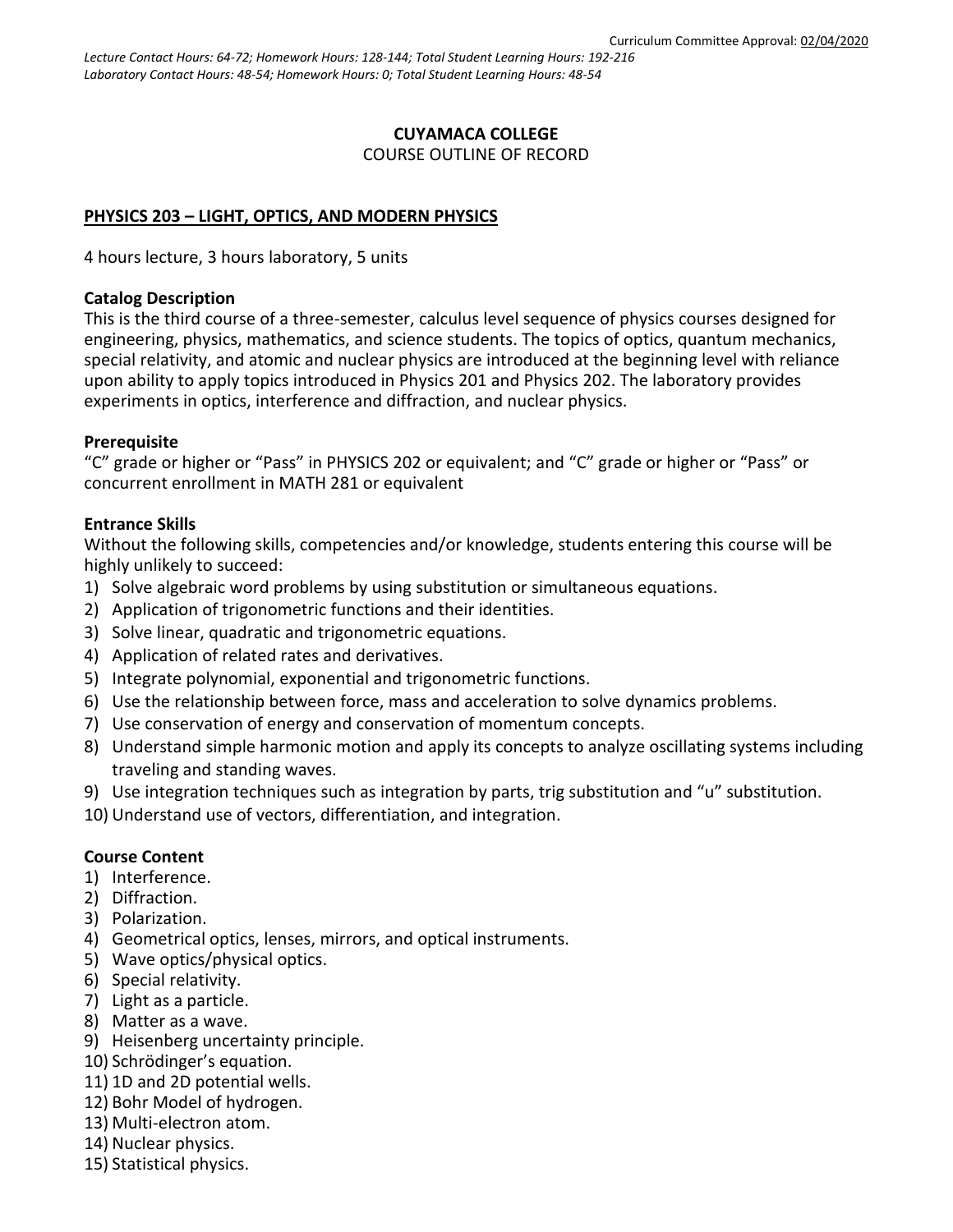- 16) Molecular structure.
- 17) Solid-state physics.
- 18) Use of basic and advanced equipment to perform experiments illustrative of the topics covered in lecture.
- 19) Analysis of real-world experimental data, including appropriate use of error propagation, units, and significant figures

# **Course Objectives**

Students will be able to:

- 1) Describe basic concepts in optics, quantum mechanics, special relativity, atomic and nuclear physics and apply laws and principles of physics to these topics.
- 2) Analyze basic physical situations involving reflection and refraction, and use this analysis to predict the paths of light rays.
- 3) Analyze interference and diffraction effects of light waves, and devices that use these effects.
- 4) Apply concepts from special relativity to analyze physical situations, including time dilation, length contraction, and the Lorentz transformation, relativistic momentum and energy.
- 5) Apply basic concepts of quantum mechanics to analyze situations including quantization of energy levels, and Heisenberg's uncertainty principle.
- 6) Evaluate written problems on all topics to determine which physical laws and concepts are required for the solutions.
- 7) Calculate solutions to physics problems using the fundamental principles of physics and algebraic, trigonometric, and calculus principles.
- 8) Employ basic measurement equipment and laboratory techniques to study the laws and principles used in the course.
- 9) Assess the importance of measurement errors in laboratory experiments and evaluate experimental results in terms of expected results.

# **Method of Evaluation**

A grading system will be established by the instructor and implemented uniformly. Grades will be based on demonstrated proficiency in the subject matter determined by multiple measurements for evaluation, one of which must be essay exams, skills demonstration or, where appropriate, the symbol system.

- 1) Quizzes, exams that measure students' ability to recognize physical situations and the concepts associated with them, and use mathematical expressions to formulate solutions while under a time pressure.
- 2) Homework that measures students' ability to use the fundamental principles of physics and symbolic logic skills to calculate solutions to physics problems.
- 3) Lab technique as demonstrated by students' ability to design an experiment, set up the equipment, make the appropriate measurements, and maintain a safe work environment.
- 4) Lab reports will demonstrate students' ability to use the English language; record, interpret and analyze data; and draw conclusions from the results.
- 5) Physics research paper(s) in which students are required to analyze, interpret and draw conclusions from scientific sources.
- 6) Participation based on in-class responses to questions, contribution to discussions, and attendance.

# **Special Materials Required of Student**

Scientific calculator

# **Minimum Instructional Facilities**

- 1) Laboratory with blackboard, Smart Cart, appropriate lab/demonstration equipment
- 2) Computers with data acquisition probes